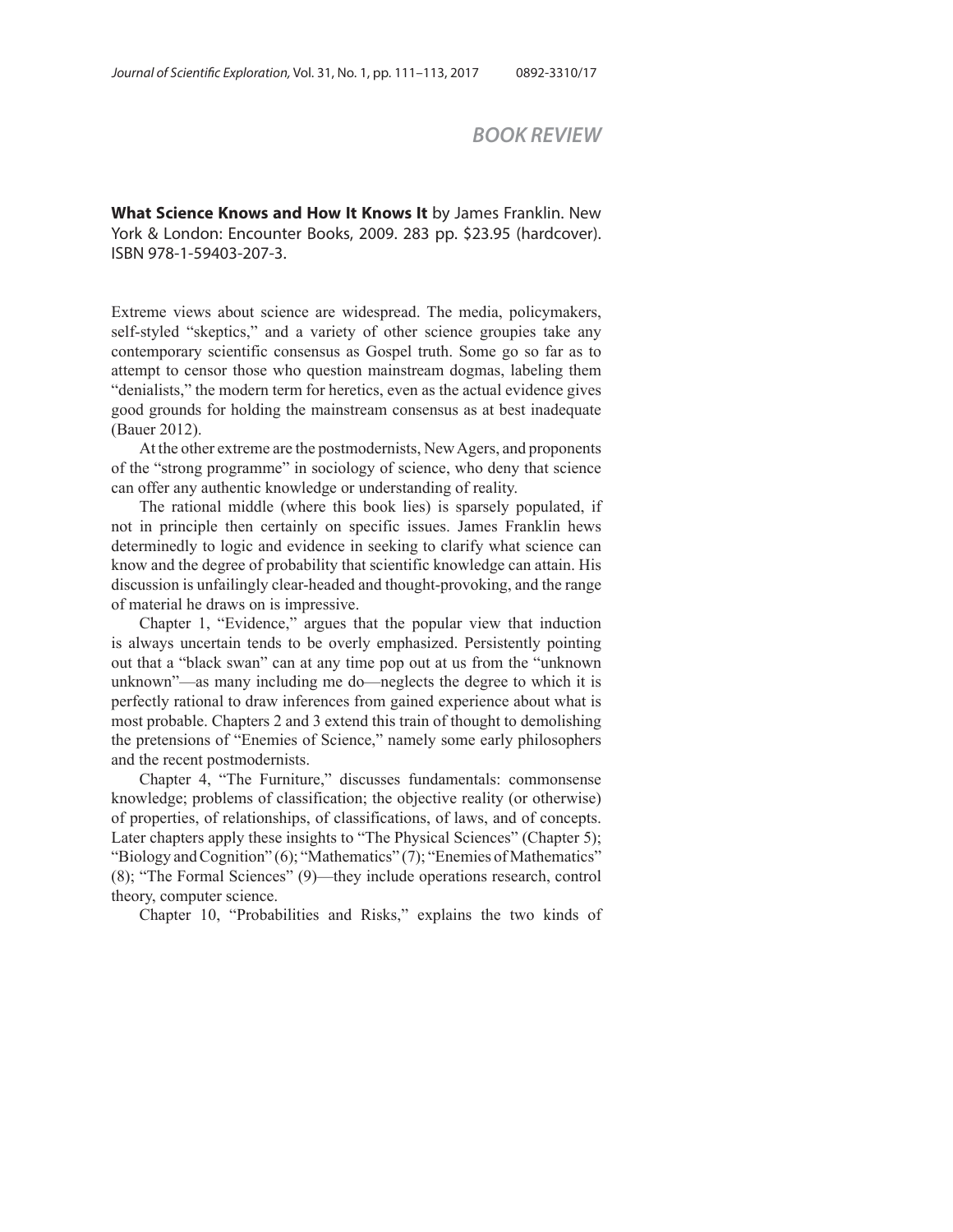

probability and elucidates issues of extreme risk, common sense, gut feelings. Everyone should have drummed into them the consequences of treating a statistical significance of  $p \le 0.05$  as noteworthy: "If one wants" results at the 5 percent significance level one should have 20 graduate students repeating the experiment" (p. 205).

Chapter 11 discusses the scientific status of the social sciences. How "Actually Existing Science" differs from the ideal version is the subject of Chapter 12, and the following Chapter 13 explicates how complex issues present barriers to understanding. The two examples given, evolution and global warming,

are handled with an admirable impartiality calculated to infuriate dogmatists of every stripe. Franklin points to one successful counter-example (bacterial flagellum) to arguments for the "irreducible complexity" claimed by scientific creationists and intelligent-design proponents, while not allowing the other side to pretend that there is already adequate understanding of how evolution made what seem like some quite discrete steps. As to global warming, "the complexities of the evidence are such that a higher standard of politeness to skeptics who raise serious problems would be well-advised" (p. 235).

That last quote illustrates the admirable clarity, even-handedness, and wry humor that enliven this book. After detailing early knownothings—Gorgias who told Athenians "Nothing exists" and others of that ilk—Franklin describes a blending of those views as "a purée [that] has come to be called postmodernism, . . . now settled as a fixture on the intellectual scene" (p. 26); "Postmodernism is not so much a theory as an attitude" (p. 41), followed by a lengthy quotation from the French guru Gilles Deleuze (pp. 50–51) that defies any attempted satire in its opaque lack of meaning: Referring to Alan Sokal's hoax of the postmodernist journal *Social Text*, "Gödel's theorem, . . . a subtle result that angels fear to interpret, became . . . a favorite for postmodernists rushing in" (p. 139). I also enjoyed the quip that "Concepts that need to be expressed in German are, in general, dubious" (p. 194).